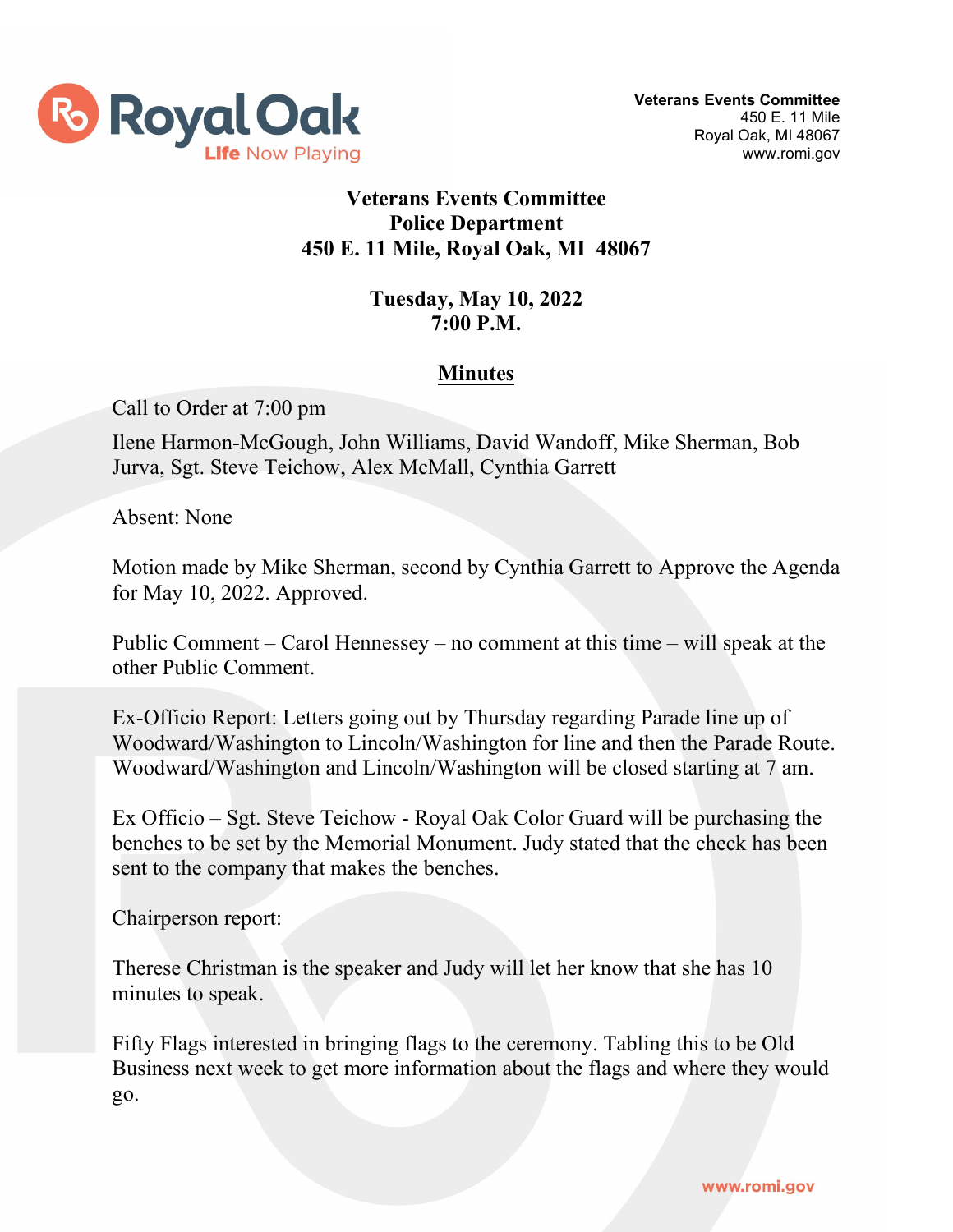Parade has 56 units. Judy to contact politicians not in office via telephone or the letter to go out (see below) and express that they will be at the end of the Parade and no propaganda. This is about those that sacrifice their lives in service.

Need to send letter to all participants that we have received their application and look forward to them being in the parade. Here are the rules and a week before the Parade (approximately May  $25<sup>th</sup>$ ), you will receive the position you are in the Parade. Also, in the letter, due to the construction on Main Street, there will be no port-a-potty but the Farmers Market will be open starting at 7 am.

Motion by Cynthia Garrett, second by Mike Sherman to accept Minutes for May 3, 2022 with adding the last name of the speaker "Christman". Approved.

Old Business

Healing Fields

Judy confirmed that on Friday, May  $27<sup>th</sup>$ , the grass will be mowed and DPW will mark where the flags should go and turn the sprinklers off. Sunday, May 29<sup>th</sup>, from approximately  $1 - 6$ , need us to put the flag holders in the ground and then place the flags. Judy will show us next week the tools that will be used.

Memorial Day Parade and Ceremony

Cynthia requested a final copy of the program by next week. Officer Buckley will lay the wreath for the POW MIA and his wife will sit in the Gold Star Seat.

POW MIA Wreath & Chair Cover

Mike Sherman to bring to next meeting and store at the Police Dept.

Banner

Judy confirmed that it will be up from May  $16<sup>th</sup> -$  May  $30<sup>th</sup>$ .

Benches have been ordered but will not be here by Memorial Day.

Shuttle bus will be at Sherman parking lot